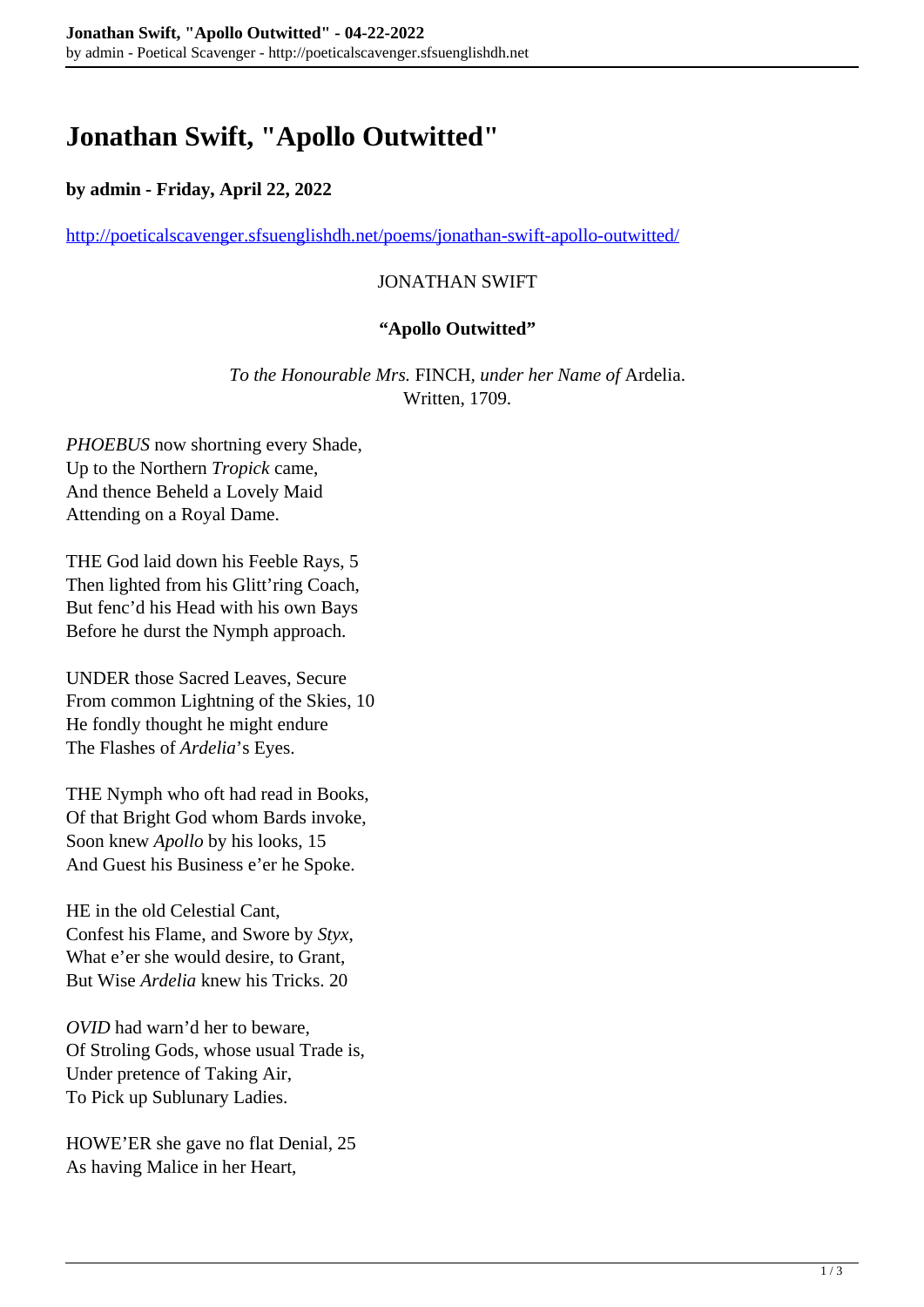And was resolv'd upon a Tryal, To Cheat the God in his own Art.

HEAR my Request the Virgin said Let which I please of all the Nine 30 Attend when e'er I want their Aid, Obey my Call, and only mine.

BY Vow Oblig'd, By Passion led, The God could not refuse her Prayer; He wav'd his Wreath Thrice o'er her Head, 35 Thrice mutter'd something to the Air.

AND now he thought to Seize his due, But she the Charm already try'd, *Thalia* heard the Call and Flew To wait at Bright *Ardelia's* Side. 40

ON sight of this Celestial *Prude*, *Apollo* thought it vain to stay, Nor in her Presence durst be Rude, But made his Leg and went away.

HE hop'd to find some lucky Hour, 45 When on their Queen the Muses wait: But *Pallas* owns *Ardelia*'s Power, For Vows Divine are kept by Fate.

THEN full of Rage *Apollo* Spoke, Deceitful Nymph I see thy Art, 50 And tho' I can't my gift revoke, I'll disappoint its Nobler Part.

LET Stubborn Pride Possess thee long, And be thou Negligent of Fame, With ev'ry Muse to Grace thy Song, 55 May'st thou despise a Poets Name.

OF Modest Poets thou be first, To silent Shades repeat thy Verse, Till *Fame* and *Eccho* almost burst, Yet hardly dare one Line Rehearse. 60

AND last, my Vengeance to Compleat, May you Descend to take Renown, Prevail'd on by the Thing you hate,